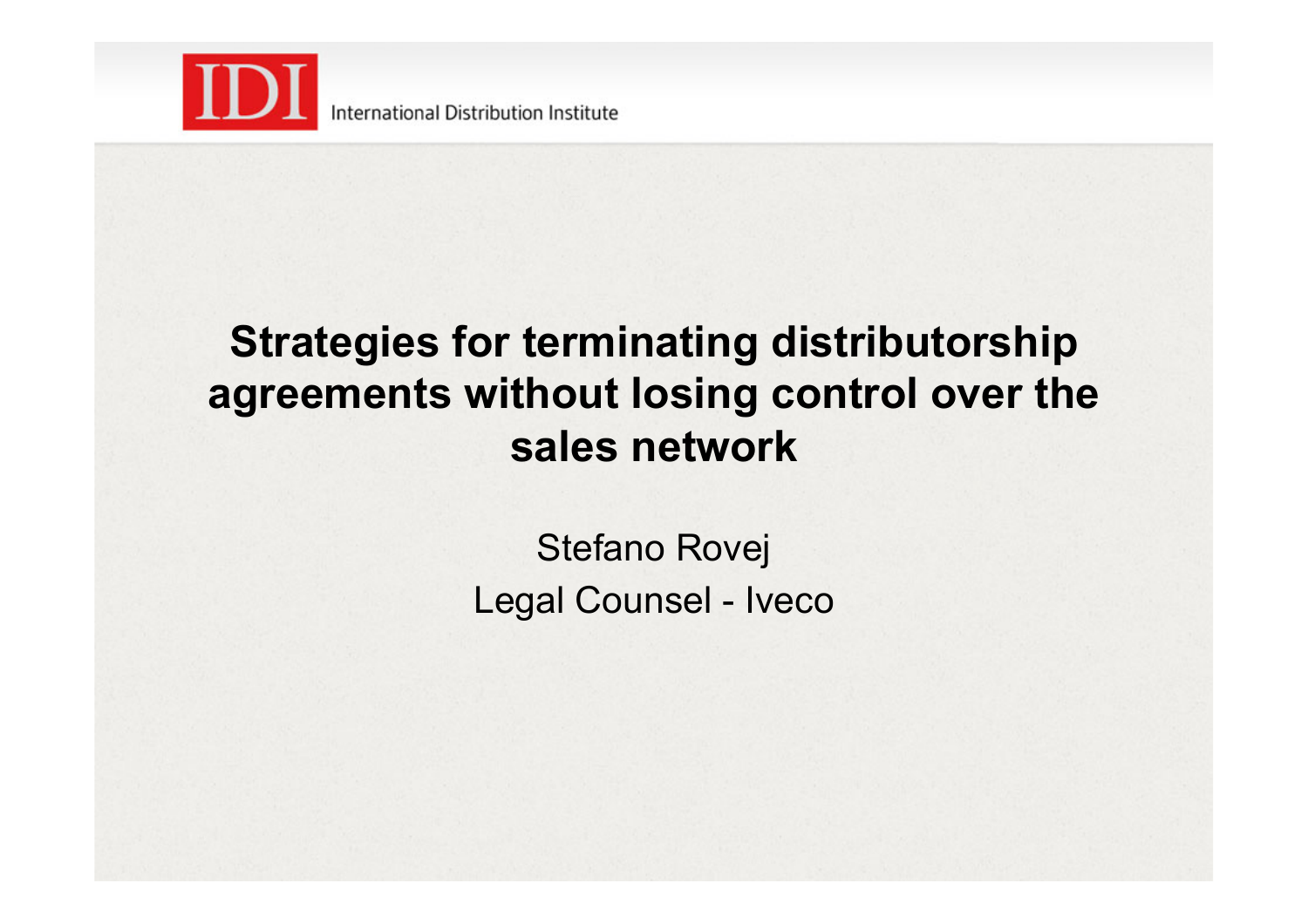

# A business oriented strategy

- Scenario: Automotive sector (commercial vehicles and trucks).
- highly professional dealers, significant investments in premises, tools and training
- Great focus on after-market (customers fidelity through service)
- Contracts:
- Long term agreements, qualitative criteria (image but also professionalism and training)
- Difficult to interrupt the relationship, and quite rare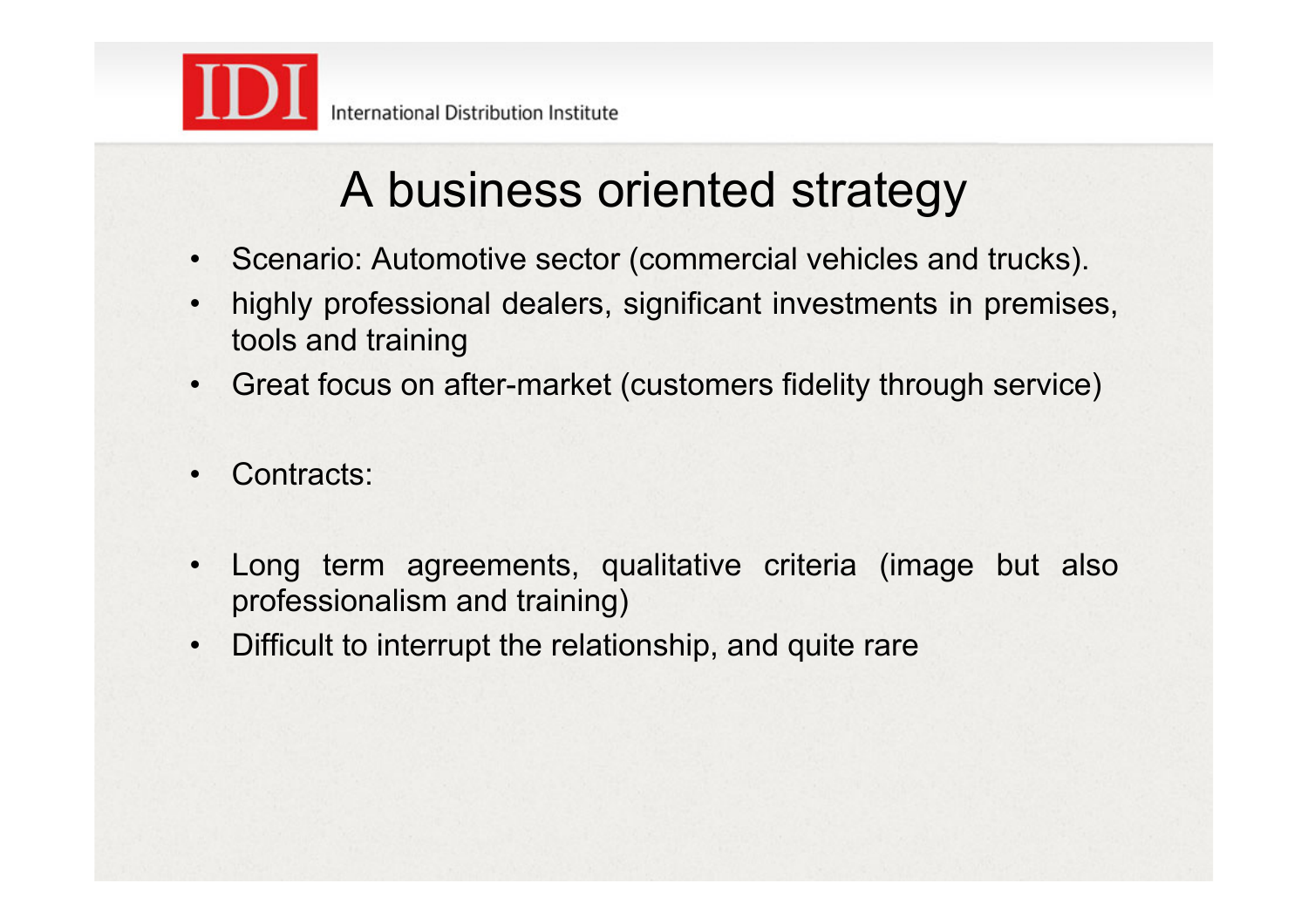

## A business oriented strategy

- In such scenario exit strategy at termination needs to match business continuity and control over the network with the need to prevent dramatic interruption and avoid post-termination litigation (huge damages requests)
- Including since the beginning (in the dealership contracts) fair and detailed rules on post-termination commitments is certainly of support for a smooth termination and even facilitates mutually agreed termination, and even to get control over the network
- Which kind of areas to cover? Non-compete obligation aftertermination (with some constraints), but not only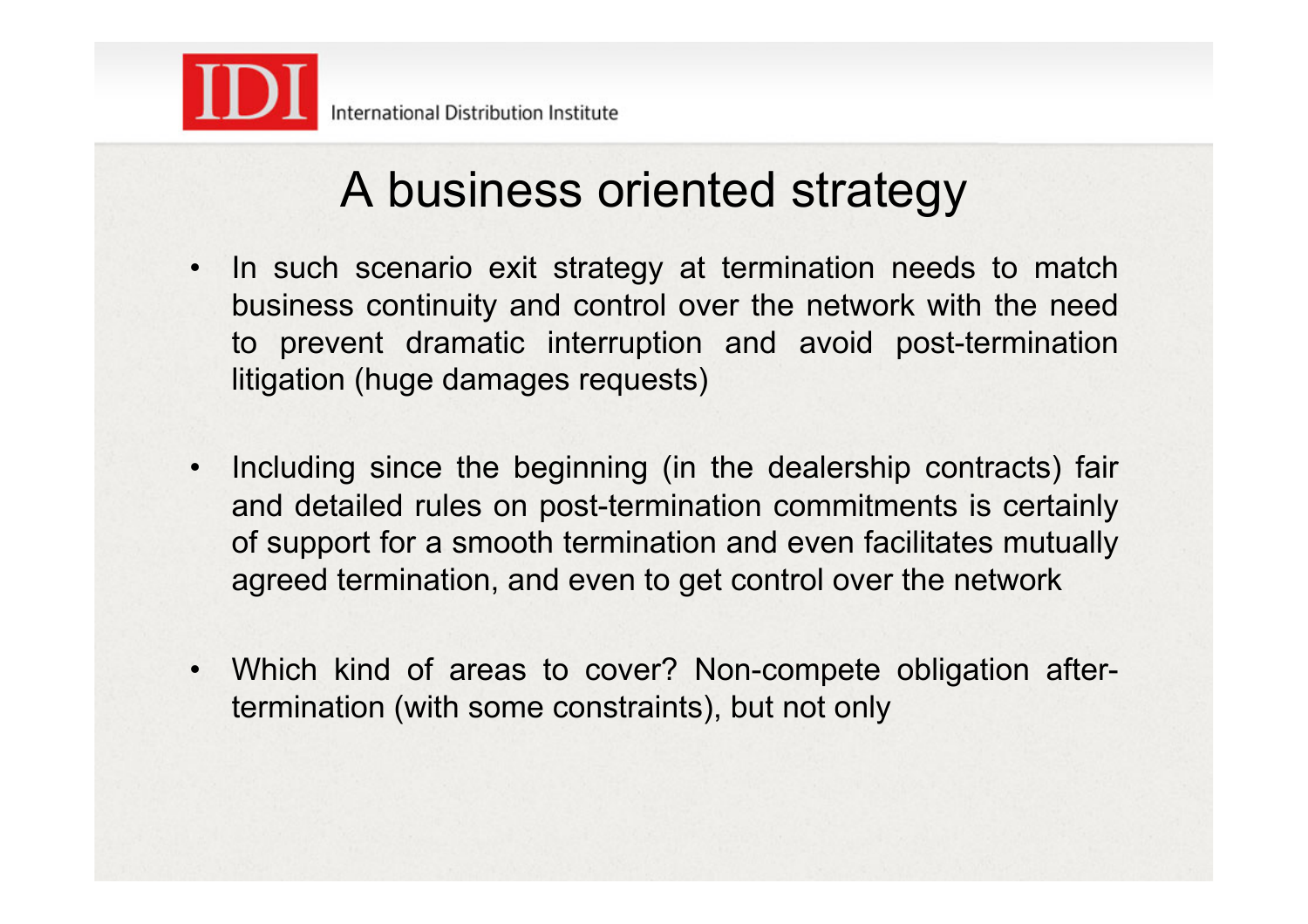

# Non compete obligation

- Block Exemption Regulations (Reg.1475/95 and 1400/2002) : non-compete obligation forbidden, either directly or indirectly.
- No provision into the dealership contracts, even posttermination.
- Nevertheless, a non-compete obligation has been negotiated in the framework of a termination agreement devoted to settle any issue with the exiting dealer.
- A partial solution but useful: a non-compete obligation limited to Contract Products
- Reg. 330/2010: non-compete obligation available at certain conditions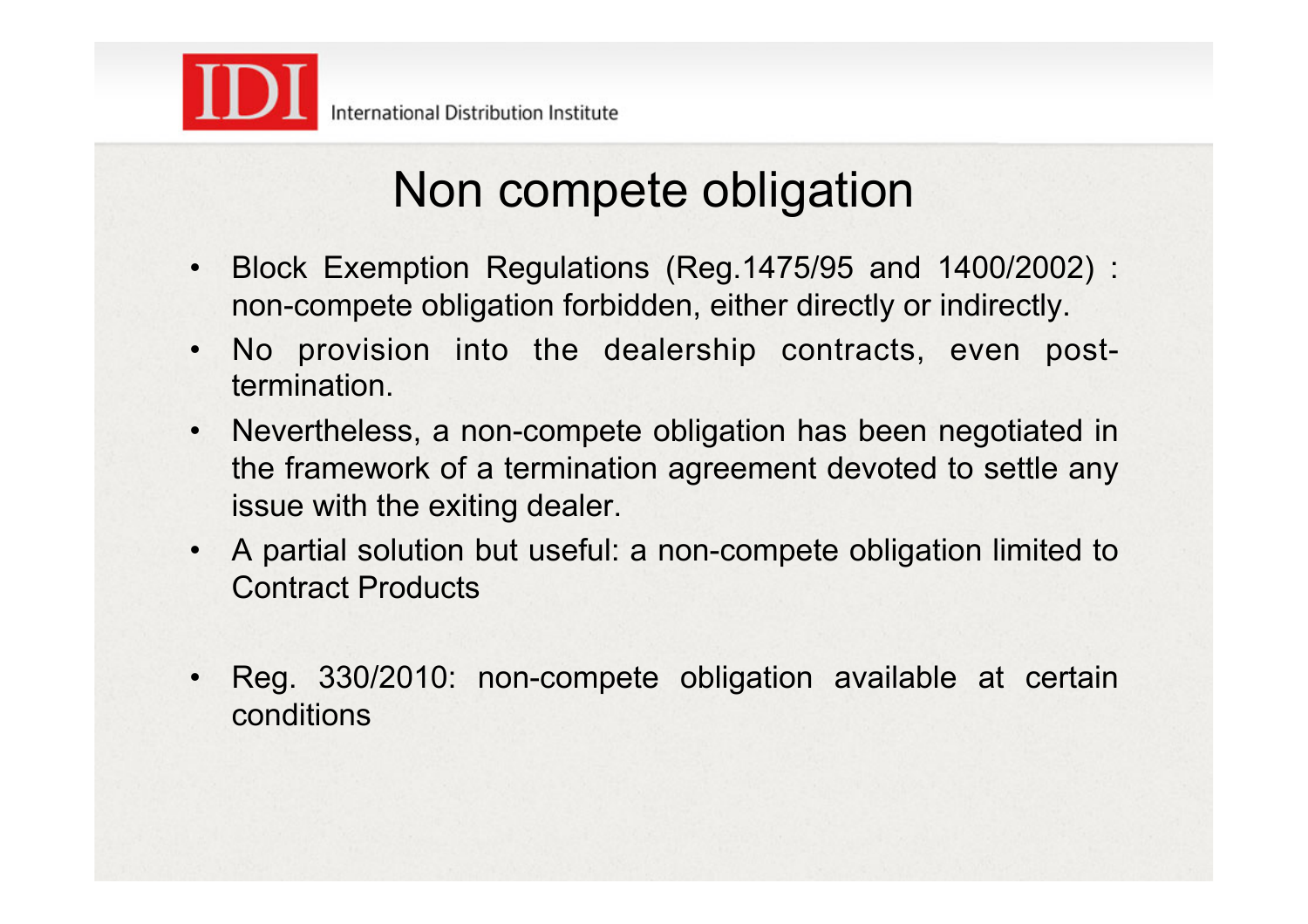

#### Non compete obligation

*To protect the know how transferred by Manufacturer to the Dealer under this Agreement, upon termination of this Agreement for any reason Manufacturer may ask to the Dealer to (i) not manufacture, purchase, sell , resell or service products [that compete with Contract Products/ in the market of Contract Products]. The obligation under this Paragraph shall (i) be limited to the premises and land from which the Dealer operated to performance of this Agreement and (ii) limited up to a period of one year from the termination. Manufacturer shall have the right but not the obligation to ask the above, and to this purpose Manufacturer shall send its*  written request to the Dealer, with reasonable prior notice before *termination of the Agreement, and shall offer a compensation that shall be determined by applying the criteria set forth by Annex X. Should the Parties not agree about the amount of such compensation, the matter may be referred to arbitral procedure as* 

*per Article N of this Agreement.*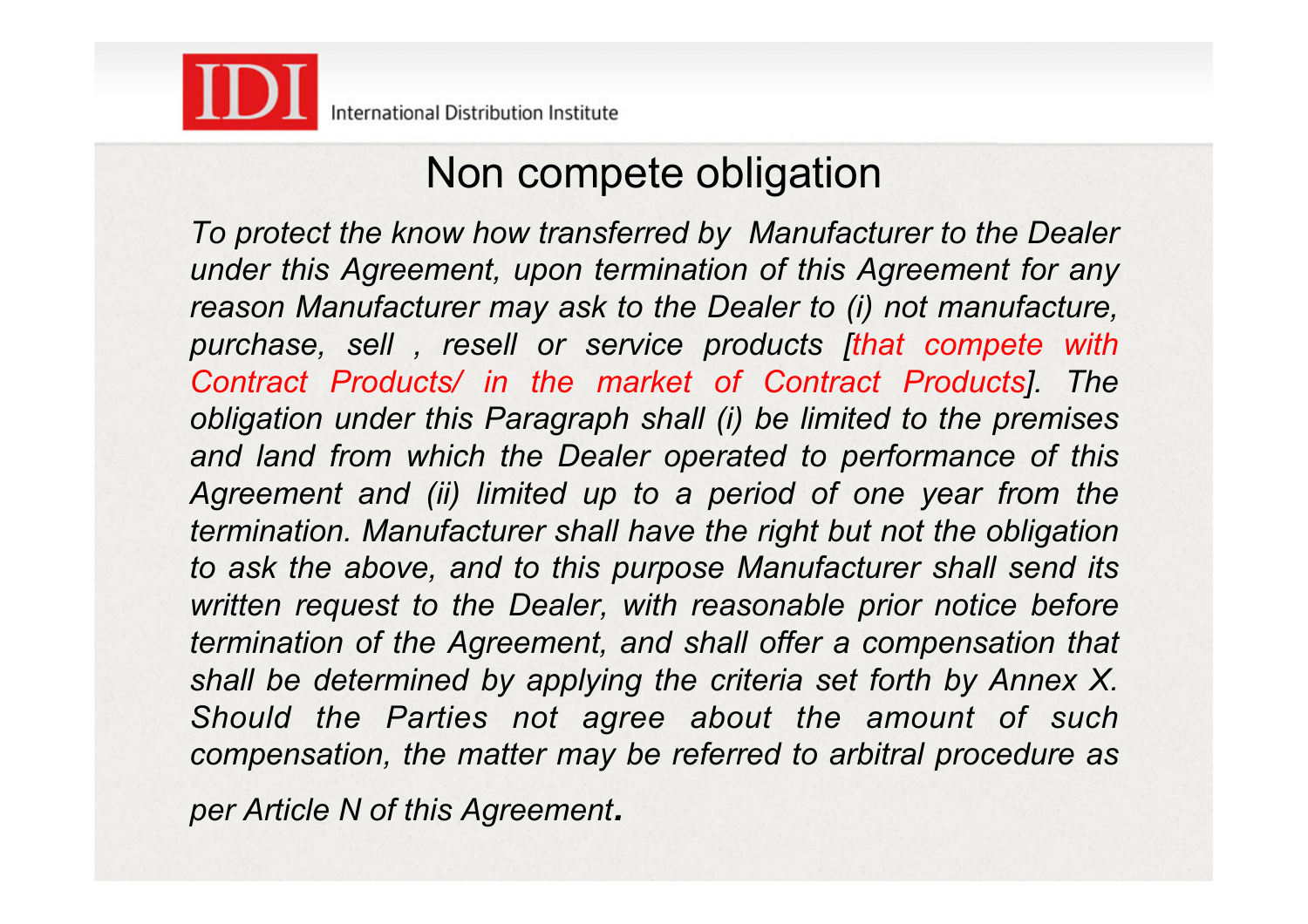

# Rules on termination

- Out of non-compete obligation, which are the further main areas to cover?
- Very simple approach:
- Article X Post-Termination Obligations

*Upon termination of this Agreement the Dealer shall cease to represent itself as a Dealer of the Principal and to use any trade mark of the Principal, and, upon request of the Principal, shall immediately return any and all the technical manuals, sales literature and advertising documentation delivered by the Principal for the purposes of, and in accordance with, the provisions of this Agreement.* 

*Termination of this Agreement shall not affect the rights and liabilities of either Party already accrued at the date of termination.*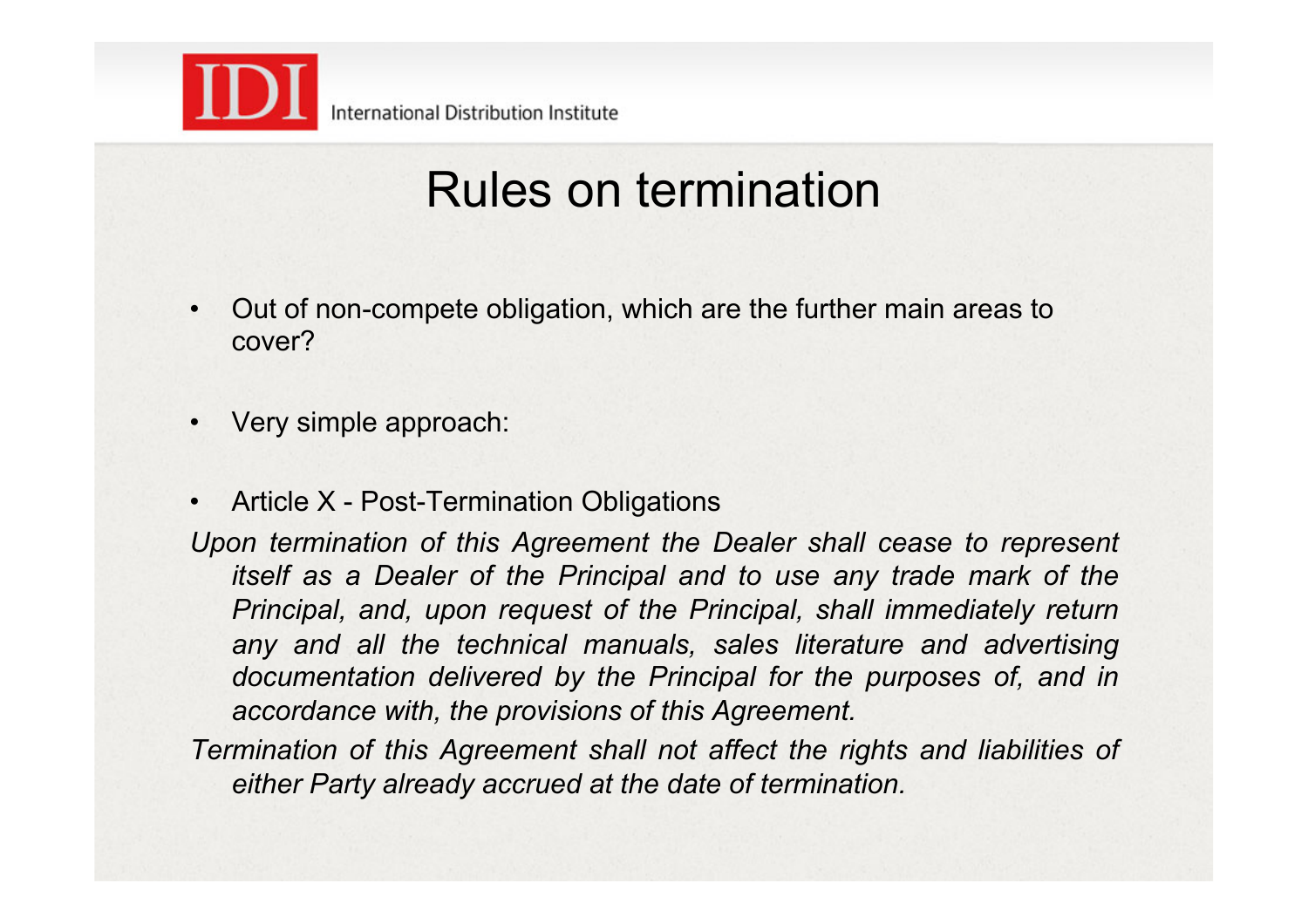

## Rules on termination

- A more structured approach may take in consideration to our purposes at least the following areas:
- **terminate the use of the designation "X Dealer"**
- **remove immediately and terminate any use of the name of the Manufacturer and all Manufacturer signs and trademarks**
- **stop the use of any material that carries the Manufacturer trademarks;**
- **within X days after termination to forward to Manufacturer the customers' names and their unexecuted orders;**
- **inform immediately its own organization and any agent on the termination of this Agreement;**
- **cease to carry out Manufacturer services (warranty)**
- **assign the existing sub-network contracts**
- **assign the existing contract with customers**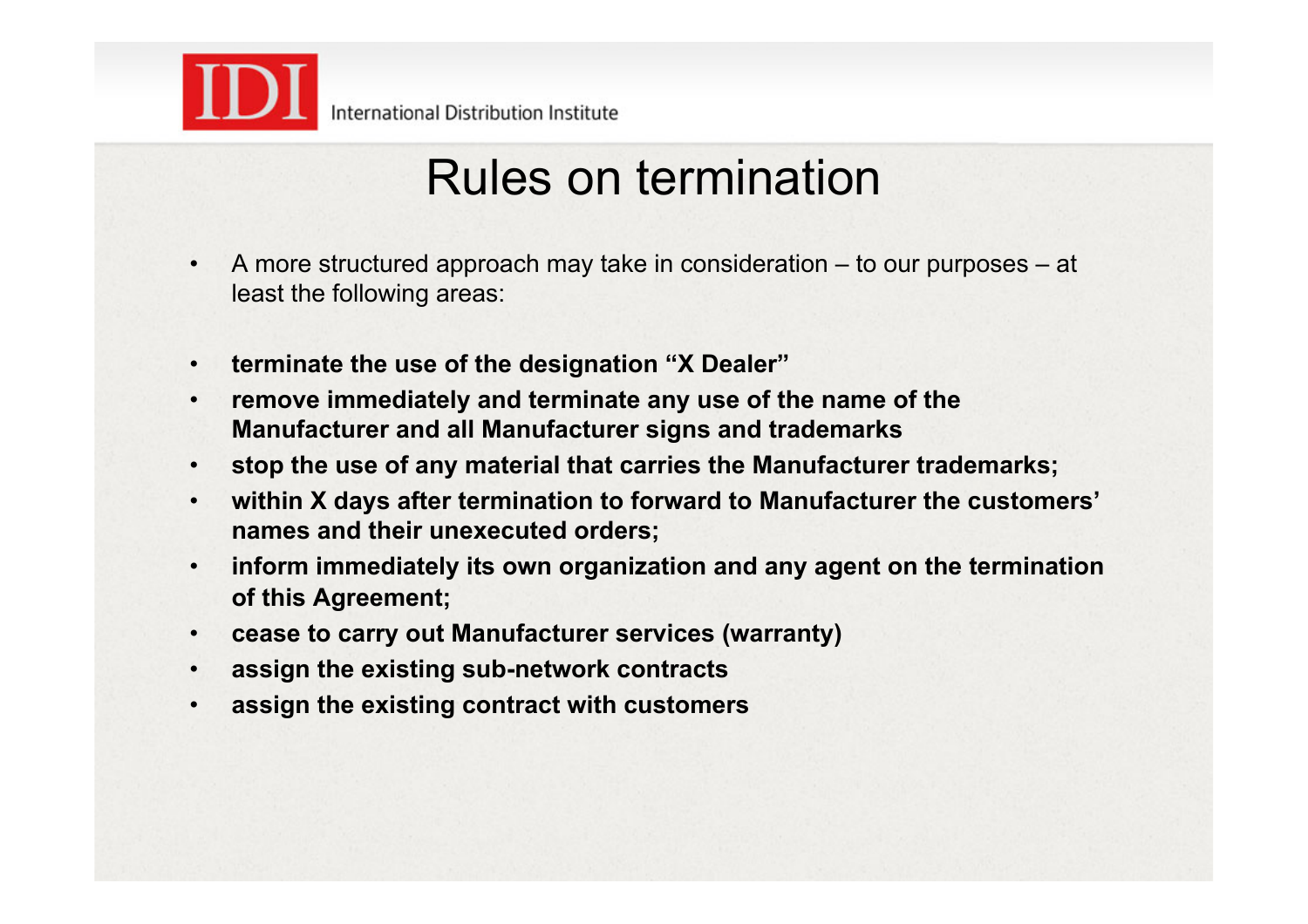

#### Rules on temination - contracts assignment

- In a selective distribution system a terminated dealer in theory may hardly continue to buy elsewhere contract products, nevertheless in practise it may be crucial to be able to assign the existing contracts (even for the customer's benefith)
- assignment of sub-network agreements
- assignment of orders
- assignment of long term maintenance contracts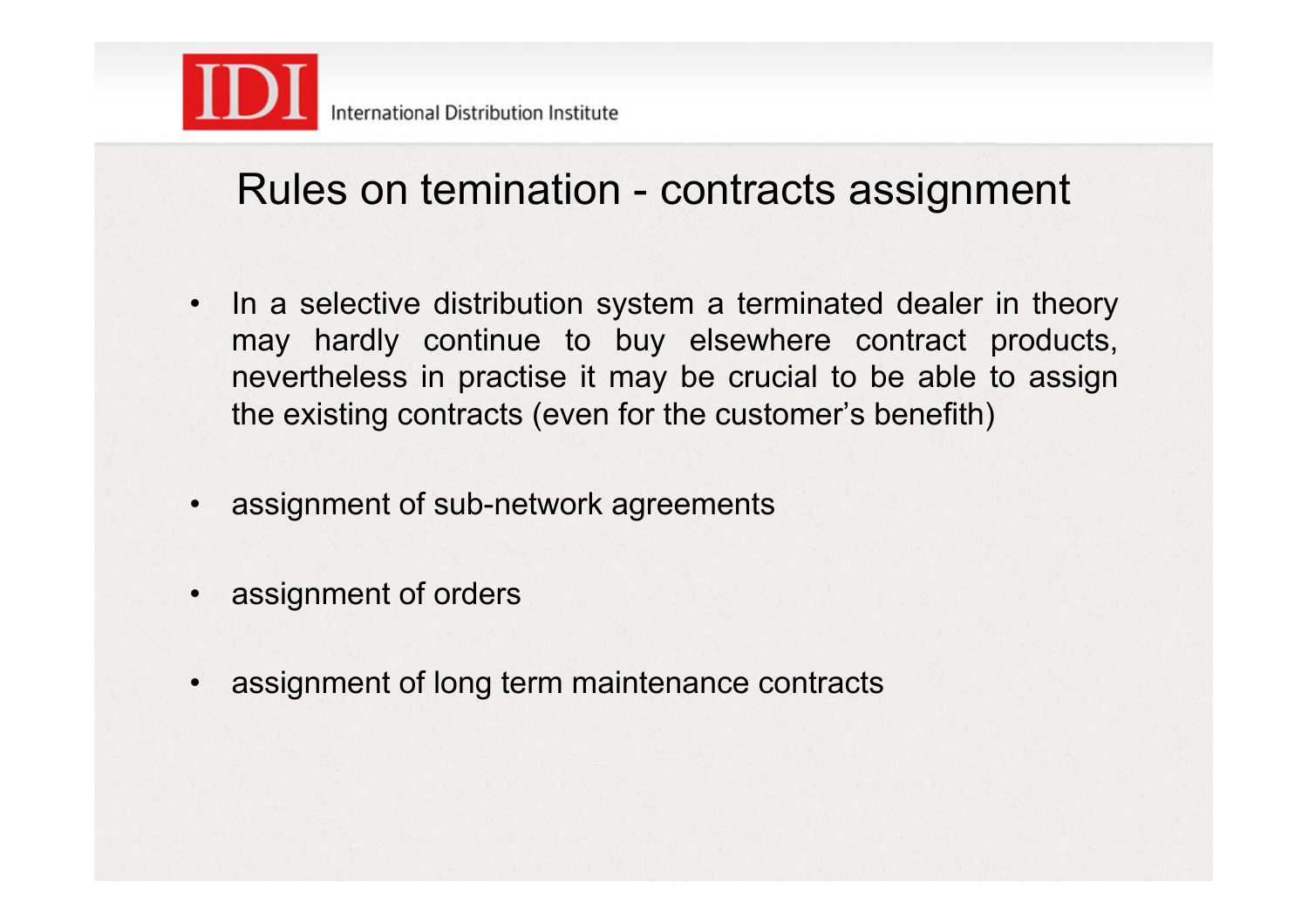

## Contracts assignment – sub-network

• Dealer agreement:

*Upon termination of this Agreement, the Dealer shall, if so requested in writing by Manufacturer, assign to Manufacturer or to Manufacturer's nominee, all contracts in force between the Dealer and its Authorised Repairers and/or Sub-Dealers [and/or agents].*

To re-inforce the remedy, it should be very important to drive the sub-network contracts drafting as well to tentatively prevent obstacles to the assignment (necessary agreement of the subdealer, *intuitu personae*)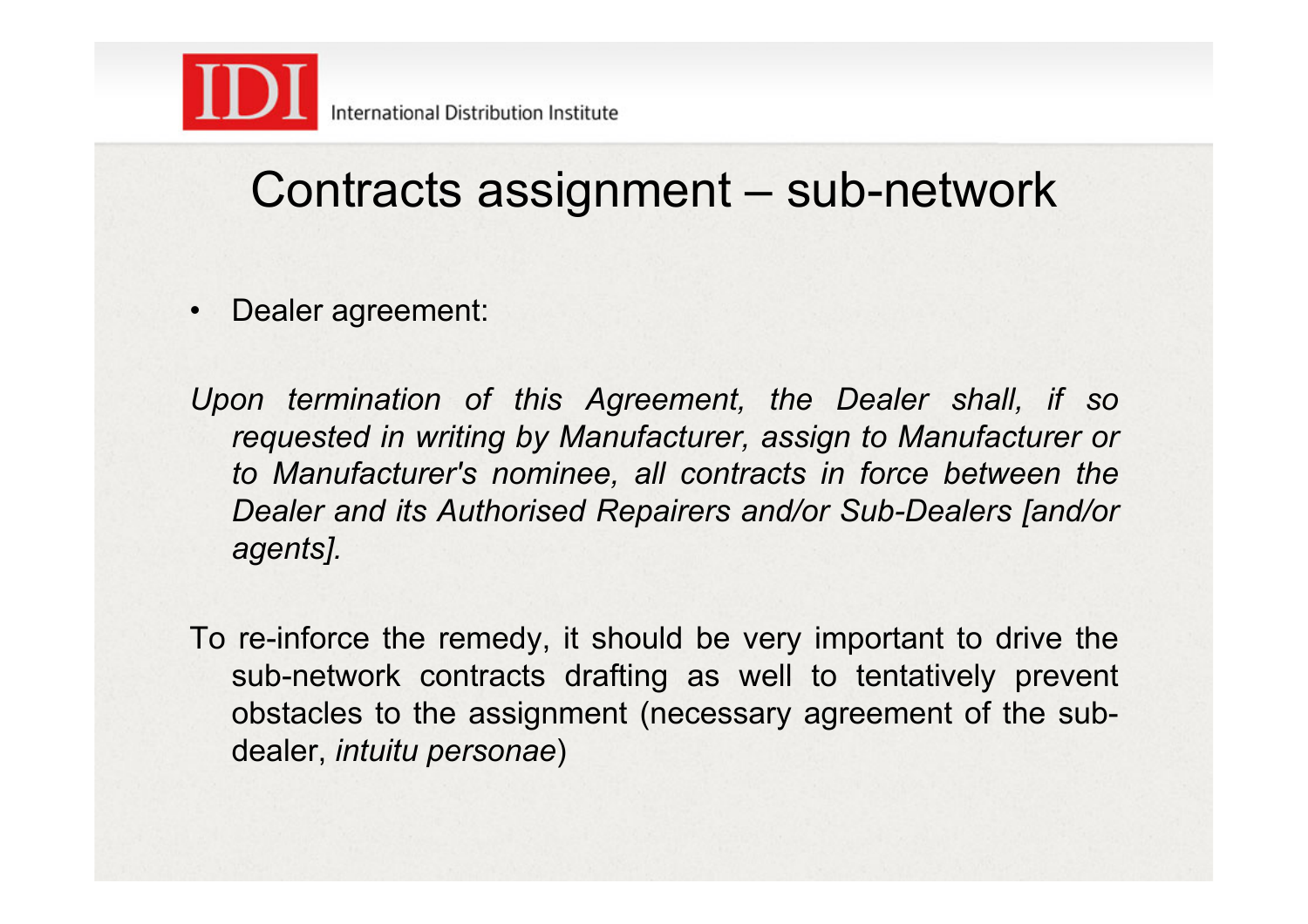

#### Contracts assignment – sub-network

• Second level contract (such as sub-dealer or authorised repairer):

*This Agreement will automatically terminate in the event that the Dealership Agreement in force between Manufacturer and the Dealer is terminated or no longer in force unless the Dealer expressly waives the benefit of this Article in writing to the [Sub-DealerAuthorised Repairer].*  The effective date of termination shall be the effective date of *termination of the Dealership Agreement.* 

*Notwithstanding the above, if for any reason, the Dealership agreement between the Dealer and Manufacturer ceases, the Dealer shall be entitled, by waiving the application of Article x above, to assign this Agreement to Manufacturer or to an other person indicated by Manufacturer.*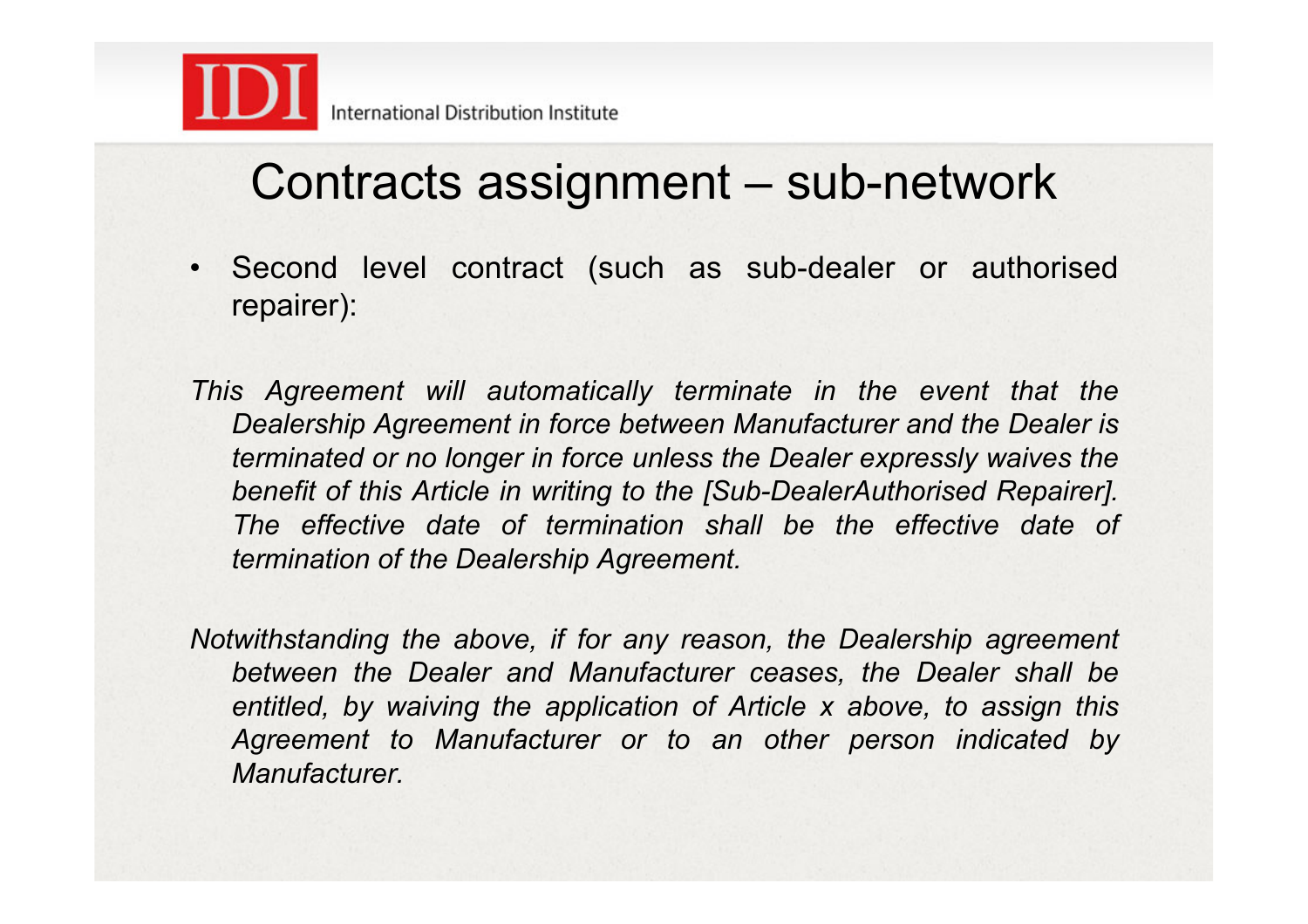

#### Contracts assignment – customers

*In the event that this Agreement is terminated for any reason whatsoever:*

*(a) all orders submitted to Manufacturer by the Dealer for Contract Products, whether accepted by Manufacturer or not, shall be cancelled,*  and Manufacturer shall have no obligation with respect to those orders or *subsequent orders for Contract Products submitted to Manufacturer by the Dealer;*

*(b) the Dealer shall provide Manufacturer with information and full details on all unfulfilled customer orders for Contract Products placed with the Dealer;*

*(c) to the extent agreed by the ordering Final Customer, the Dealer shall, if so requested in writing by Manufacturer, assign to Manufacturer or to Manufacturer's nominee, all unfulfilled customer orders placed with the Dealer for Contract Products and shall pay to Manufacturer or to Manufacturer's nominee all sums paid by customers in connection with those orders, whether or not Manufacturer has fulfilled any corresponding order placed by the Dealer with Manufacturer for the Contract Products in question.*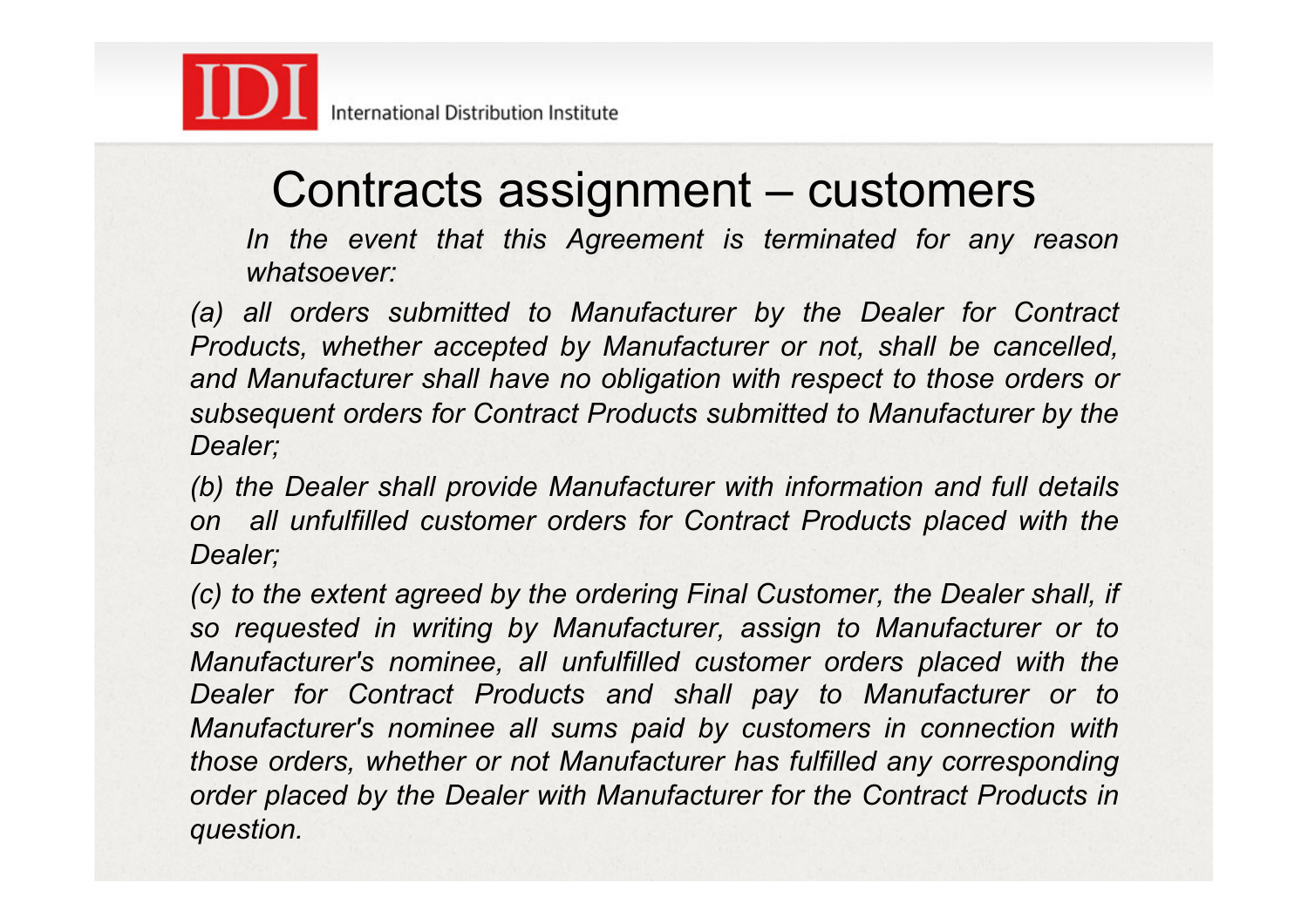

#### Contracts assignment - customers

A softer approach:

*In the event that this Agreement is terminated:* 

*(i) all orders submitted to Manufacturer by the Dealer prior to the date of termination shall be effective only in relation to quantities of Contract Products not exceeding three times the average of the number of outstanding Dealer orders at the end of each of the previous twelve months for the relevant category of Contract Products as determined pursuant to the terms of this Agreement shall be fulfilled by Manufacturer;*

*(ii) to the extent required by the ordering Final Customer, Manufacturer shall accept the assignment by the Dealer to Manufacturer or to Manufacturer's nominee of all unfulfilled customer orders placed with the Dealer for Contract Products.*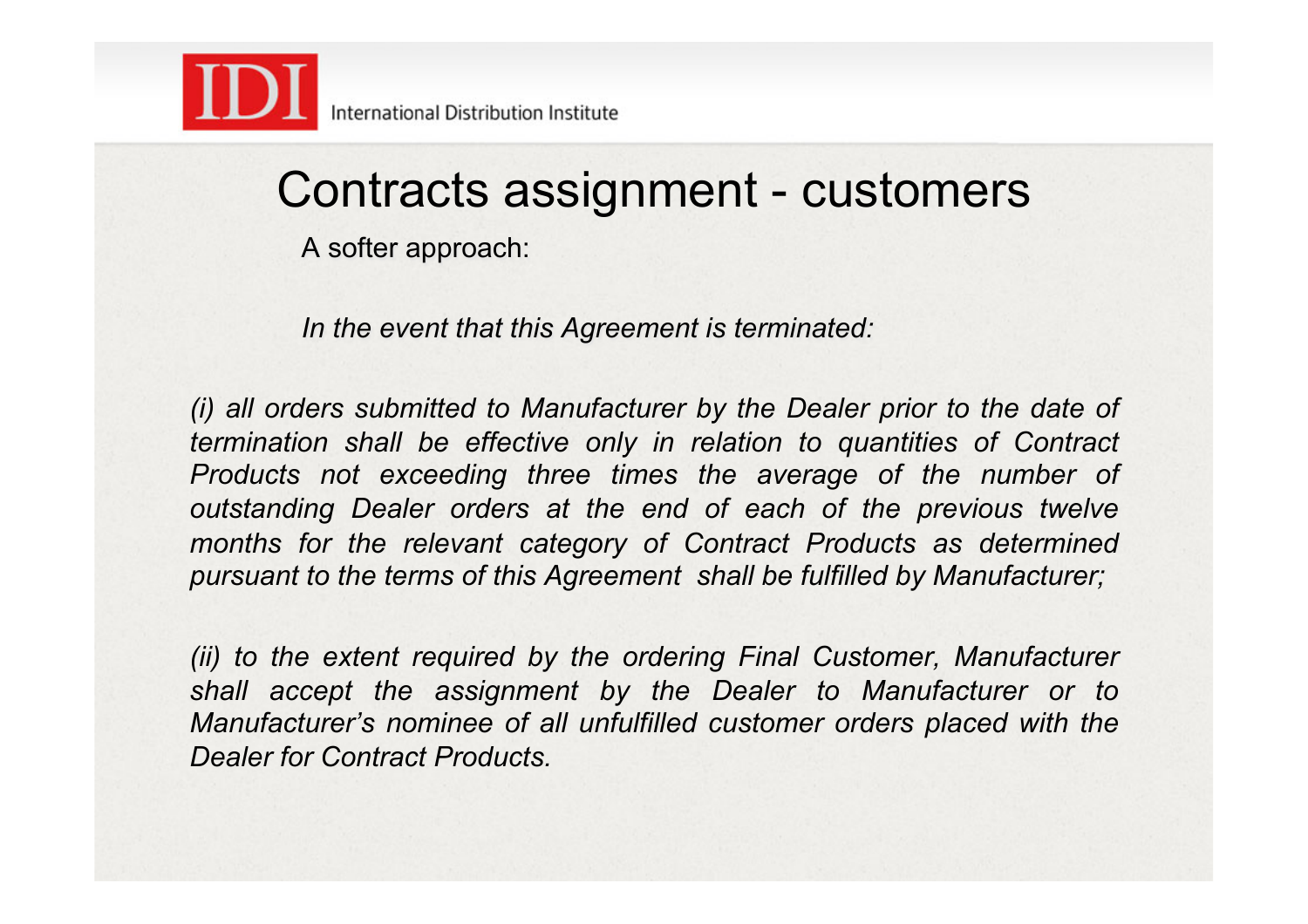

## Contract assignment – after-market

- *For warranty work performed after termination of this Agreement with respect to any Products, the Dealer shall not be eligible to receive reimbursement from the Manufacturer unless specifically authorized by the Manufacturer in writing to perform such work and then only in the manner and for the period of time set forth in such authorization.*
- *The Dealer shall, if so requested in writing by Manufacturer, assign to Manufacturer or to Manufacturer's nominee, all maintenance & repair contracts in force between the Dealer and the customers. The Dealer shall endeavour to obtain the authorisation from the customer if needed.*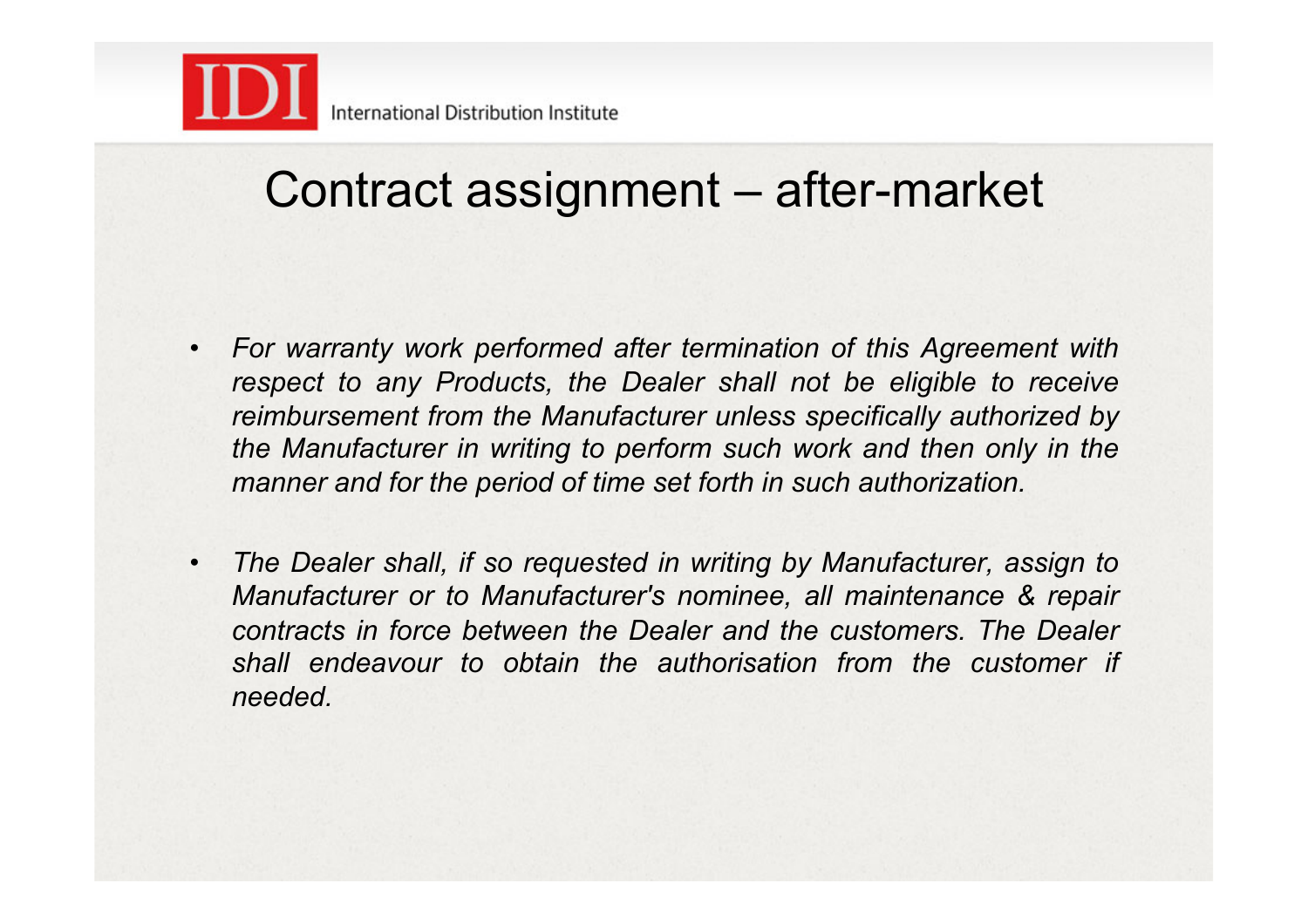International Distribution Institute

#### Trade marks and trade names

It is of utmost important to be firm in pretending the immediate ceasing of manufacturer's trademarks.

A proper information to the customers will be also be useful.

*Upon termination of this Agreement, the Dealer shall remove all signs erected or used by the Dealer bearing any trademark or trade name to which Manufacturer or any Manufacturer Company is entitled or any word indicating that the Dealer is an Authorised Dealer.*

*The Dealer shall erase or obliterate from stationery, forms and other papers used by the Dealer all trademarks and trade names to which Manufacturer or any Manufacturer Company is entitled and all words indicating that the Dealer is an Authorised Dealer.*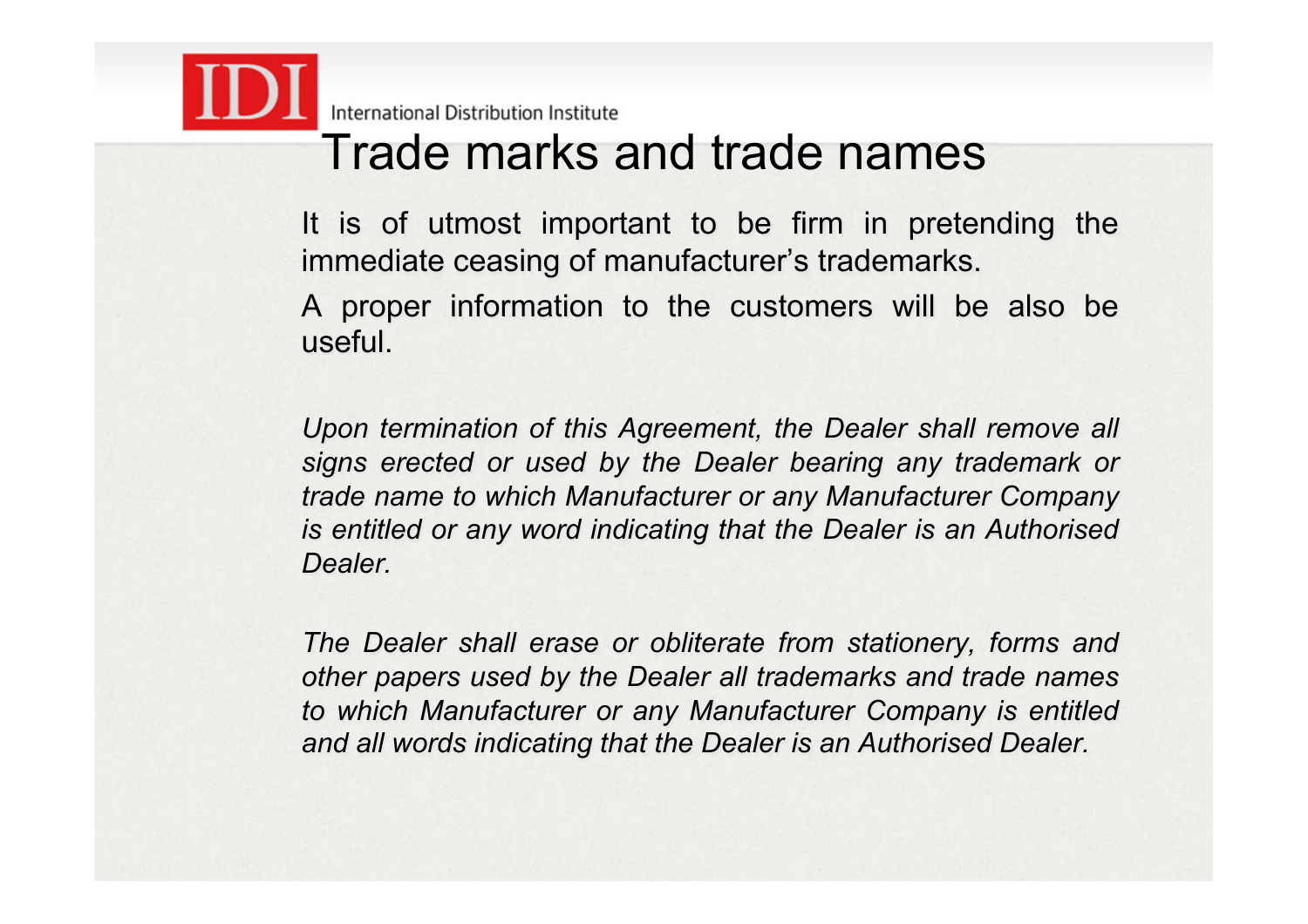

#### Trade marks and trade names

- *terminate the use of the designation "X Dealer";*
- *return all Contract Products and/or material given in deposit by Manufacturer in good condition;*
- *remove immediately the name Manufacturer and all Manufacturer signs, Manufacturer Trademarks, get-up from the area and premises; all the above mentioned material shall be returned to Manufacturer free of charge. Should this not be immediately done, the Dealer accepts that such material may be removed by Manufacturer that shall be entitled to recover from the Dealer the costs thus incurred;*
- *terminate the use of the name Manufacturer and of any Manufacturer Trademarks and prevent their further use by its own agents;*
- *stop the use of stationery, printed matter, forms, brochures, posters and other material or get up in any dealing or correspondence with any third party, where such material carries the Manufacturer Trademarks;*